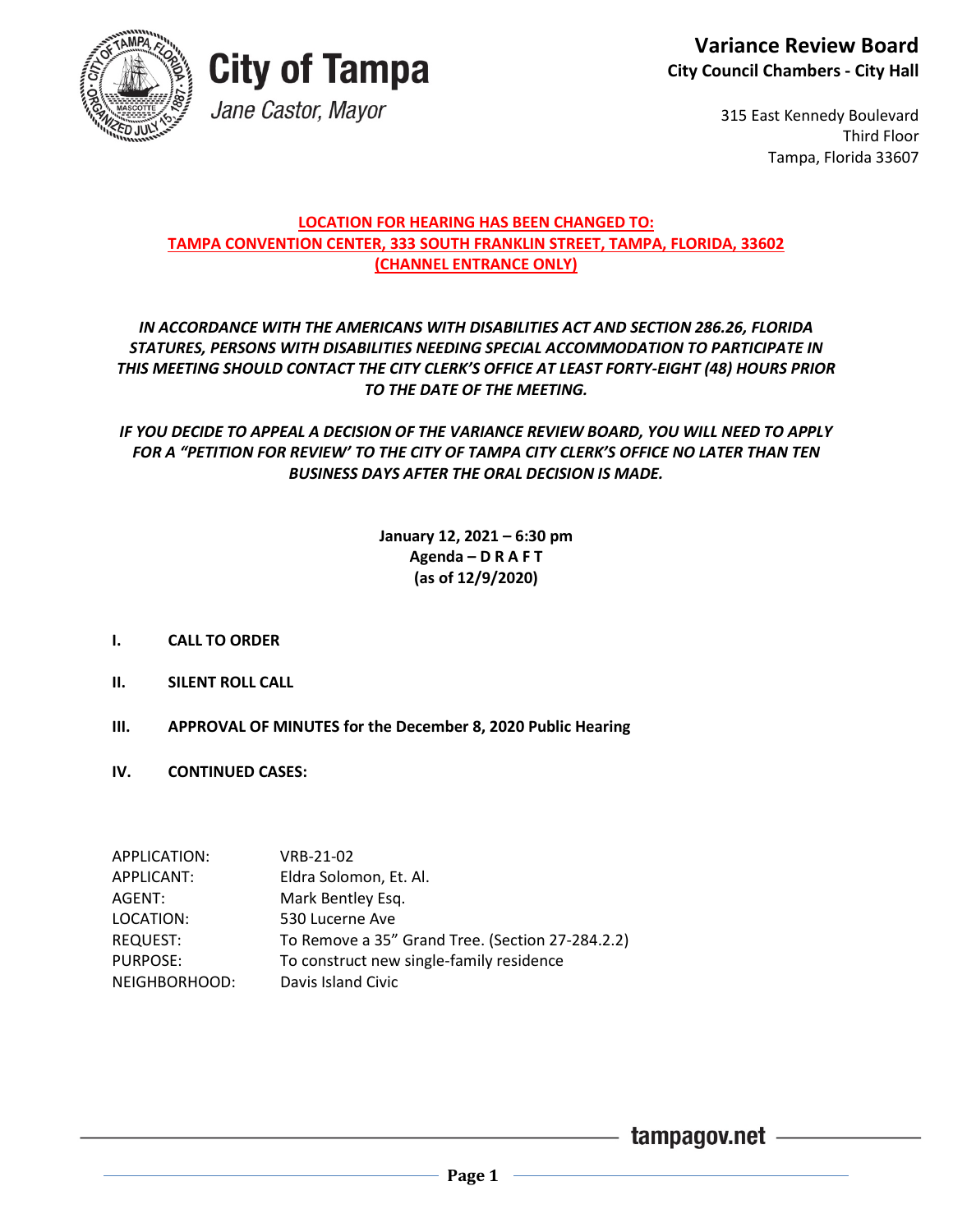

## **City of Tampa**

## Jane Castor, Mayor

#### **Variance Review Board City Council Chambers - City Hall**

315 East Kennedy Boulevard Third Floor Tampa, Florida 33607

#### **V. NEW CASES:**

| APPLICATION:      | VRB-21-06                                                                   |
|-------------------|-----------------------------------------------------------------------------|
| <b>APPLICANT:</b> | Mobley Homes Customs LLC                                                    |
| AGENT:            | Marc Mobley                                                                 |
| LOCATION:         | 3317 Elizabeth Ct.                                                          |
| <b>REQUEST:</b>   | Removal of 50" grand tree                                                   |
| <b>PURPOSE:</b>   | To construct a new single family residence                                  |
| NEIGHBORHOOD:     | Palma Ceia Neighborhood Assoc., Parkland Estates Civic Club                 |
|                   |                                                                             |
| APPLICATION:      | VRB-21-08                                                                   |
|                   |                                                                             |
| APPLICANT:        | <b>Star Quality</b><br><b>Joel Torres</b>                                   |
| AGENT:            |                                                                             |
| LOCATION:         | 5011 N. Clark Ave                                                           |
| <b>REQUEST:</b>   | Stack height to increase from 8 feet to 30 feet                             |
| PURPOSE:          | To increase raw material                                                    |
| NEIGHBORHOOD:     | Drew Park Advisory Committee, Grant Park Civic Assoc.                       |
|                   |                                                                             |
| APPLICATION:      | VRB-21-10                                                                   |
| <b>APPLICANT:</b> | Desislava Kolaxazov                                                         |
| AGENT:            | Desislava Kolaxazov                                                         |
| LOCATION:         | 416 S Orleans Ave.                                                          |
| <b>REQUEST:</b>   | Reduce North side yard setback of principal structure from 7' to 2'-10"     |
|                   | Reduce front yard setback from 25' to 10'-4"                                |
|                   | Reduce accessory structure rear setback from 3'-0" to 0'-0"                 |
|                   | Increase height of accessory structure from 15' to 27'                      |
| <b>PURPOSE:</b>   | Construction for residential addition                                       |
| NEIGHBORHOOD:     | Historic Hyde Park Neighborhood Assoc., Parkland Estates Civic Club, Gandy  |
|                   | Civic Assoc., SoHo Neighborhood Assoc., SoHo Business Alliance, Hyde Park   |
|                   | Spanishtown Creek Civic Assoc.                                              |
|                   |                                                                             |
| APPLICATION:      | VRB-21-11                                                                   |
| APPLICANT:        | Andrew & Katie Miller                                                       |
| AGENT:            | Garrett Gilkey/HGC Development                                              |
| LOCATION:         | 581 Marmora Ave.                                                            |
| <b>REQUEST:</b>   | Requesting that the existing 2-story structure be grandfathered in.         |
|                   | Reduce rear setback from 20' to 10'-1.                                      |
| <b>PURPOSE:</b>   | Renovate existing structure; add an entry and stair; new driveway and fence |
| NEIGHBORHOOD:     | Davis Island                                                                |
|                   |                                                                             |

 $-$  tampagov.net  $-$